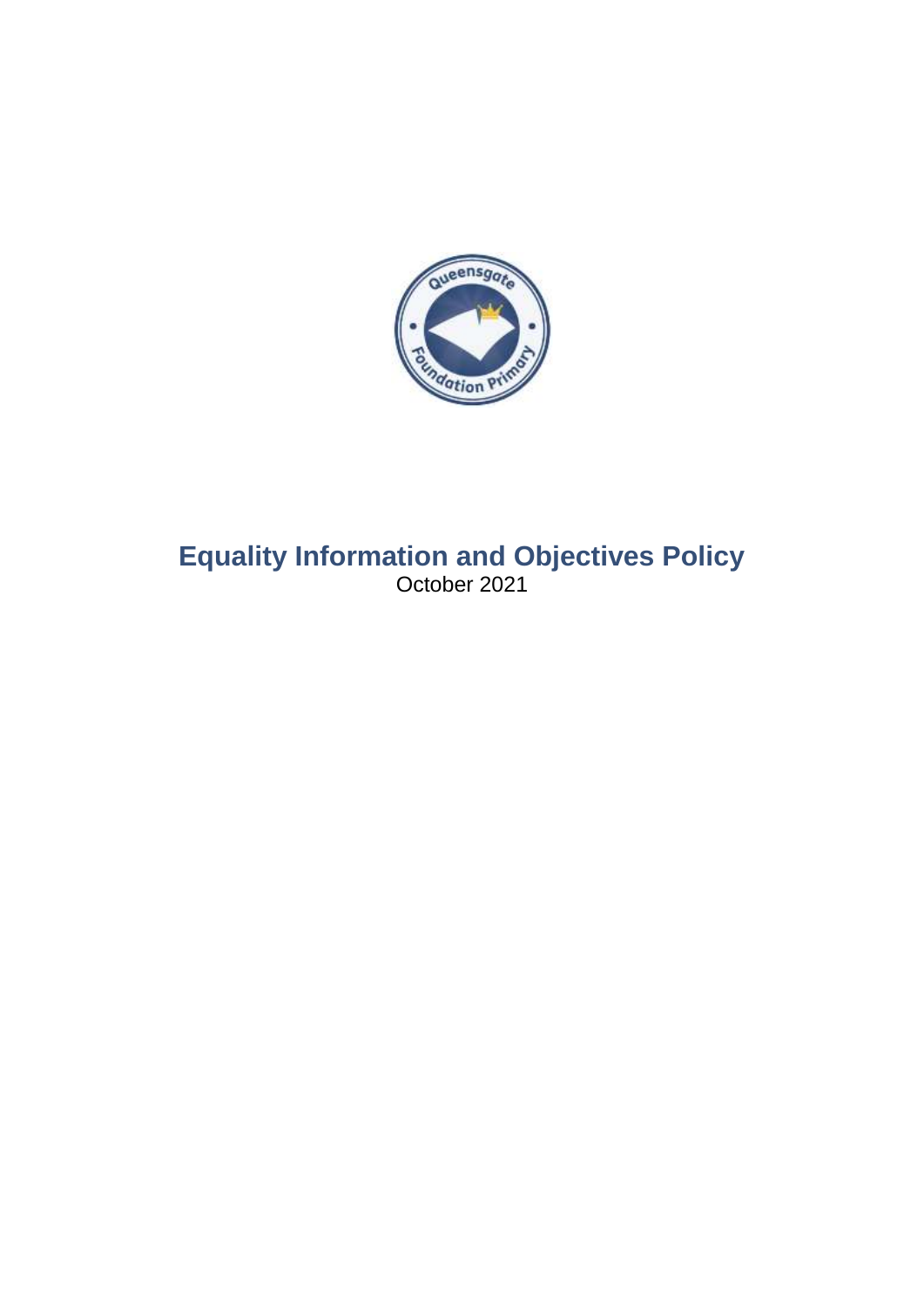Equality Information and Objectives Policy Queensgate Foundation Primary School

## **Policy Review**

This policy was adopted from The School Bus and will be reviewed in full by the Governing Body on a regular basis.

The policy was last reviewed and agreed by the Governing Body on 14<sup>th</sup> October 2021

It is due for review on October 2022. (up to 12 months from the above date).

8 illito

Signature

Head Teacher Date: 14<sup>th</sup> October 2021



Signature Co-Chair of Governors Date: 14<sup>th</sup> October 2021

**Policy control** 

| <b>Date</b> | <b>Amendments / additions</b>                                                                                                                                                                                       | Reason                                                   |
|-------------|---------------------------------------------------------------------------------------------------------------------------------------------------------------------------------------------------------------------|----------------------------------------------------------|
| 3/10/21     | Removal of statement 2.5: The school will have an equality<br>page on its website, in order to demonstrate how it is<br>complying with the PSED in the Equality Act 2010, and<br>advancing equality of opportunity. | We do not have an equality page on<br>the school website |
|             |                                                                                                                                                                                                                     |                                                          |
|             |                                                                                                                                                                                                                     |                                                          |
|             |                                                                                                                                                                                                                     |                                                          |
|             |                                                                                                                                                                                                                     |                                                          |
|             |                                                                                                                                                                                                                     |                                                          |
|             |                                                                                                                                                                                                                     |                                                          |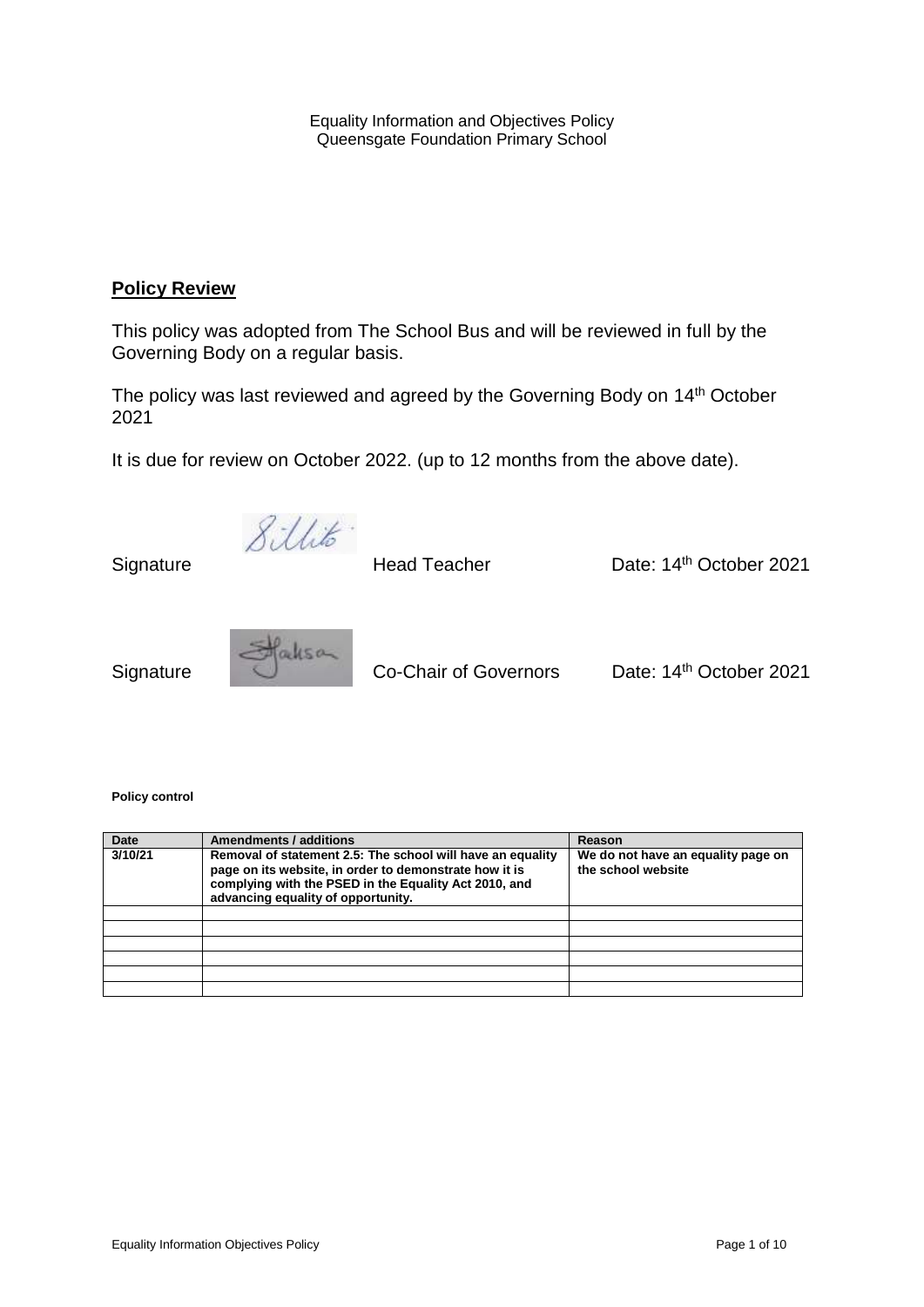## **Contents:**

- **[Statement of intent](#page-3-0)**
- 1. **[Legal framework](#page-4-0)**
- **2. [Principles and aims](#page-5-0)**
- 3. **[Roles and responsibilities](#page-6-0)**
- 4. **[Equality objectives](#page-7-0)**
- 5. **[Collecting and using information](#page-7-1)**
- 6. **[Publishing information](#page-7-2)**
- 7. **[Promoting equality](#page-8-0)**
- 8. **[Addressing prejudice related incidents](#page-8-1)**
- 9. **[Appeal process](#page-9-0)**
- 10. **[Curriculum](#page-9-1)**
- 11. **[Monitoring and review](#page-9-2)**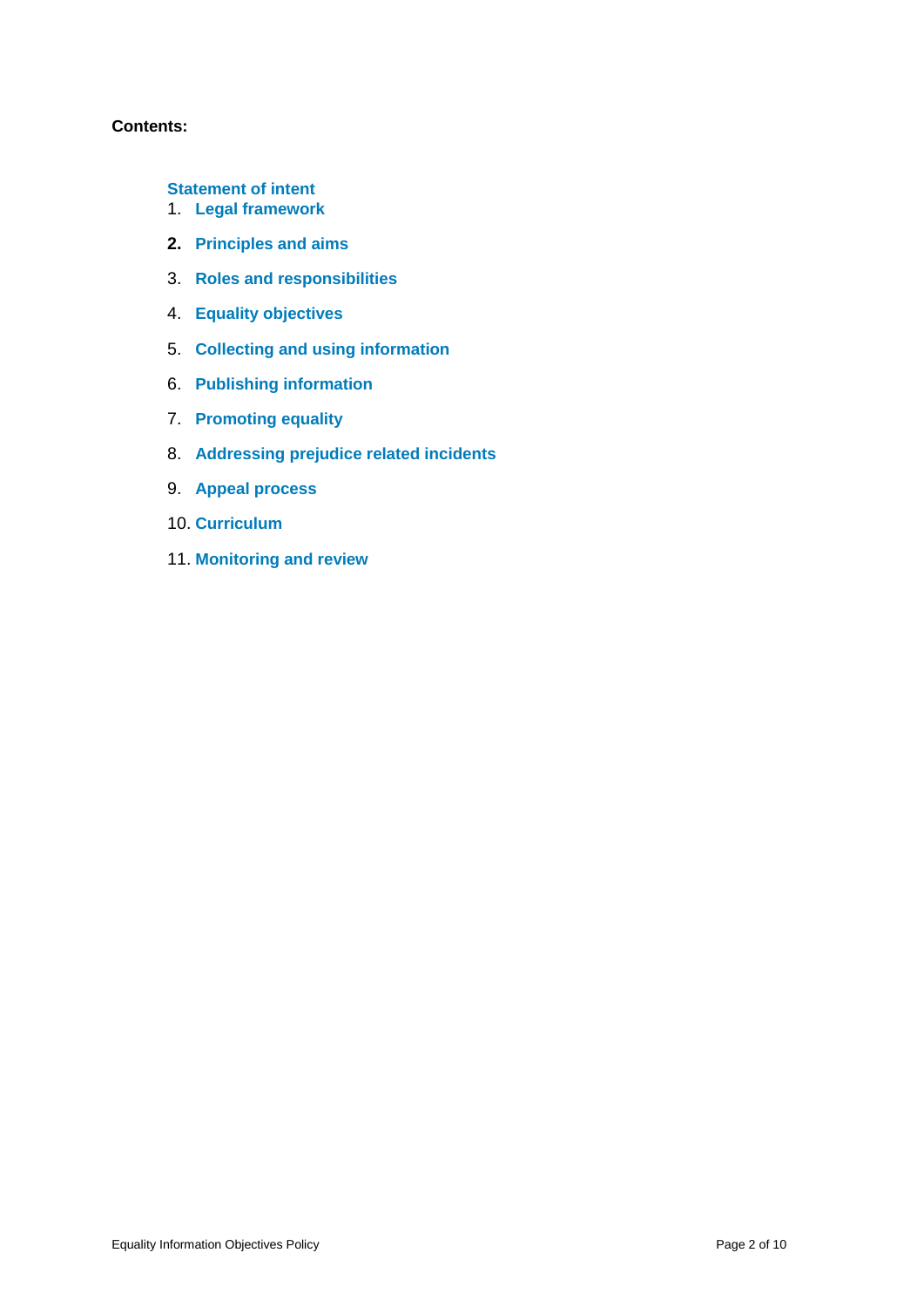#### <span id="page-3-0"></span>**Statement of intent**

Queensgate Foundation Primary School recognises that certain groups in society have historically been disadvantaged because of unlawful discrimination they have faced due to their race, sex, disability, gender reassignment, marriage/civil partnership, religion/belief, sexual orientation or age.

This policy will put in place a range of actions to eliminate prejudice, unlawful discrimination and victimisation within the school community and workforce.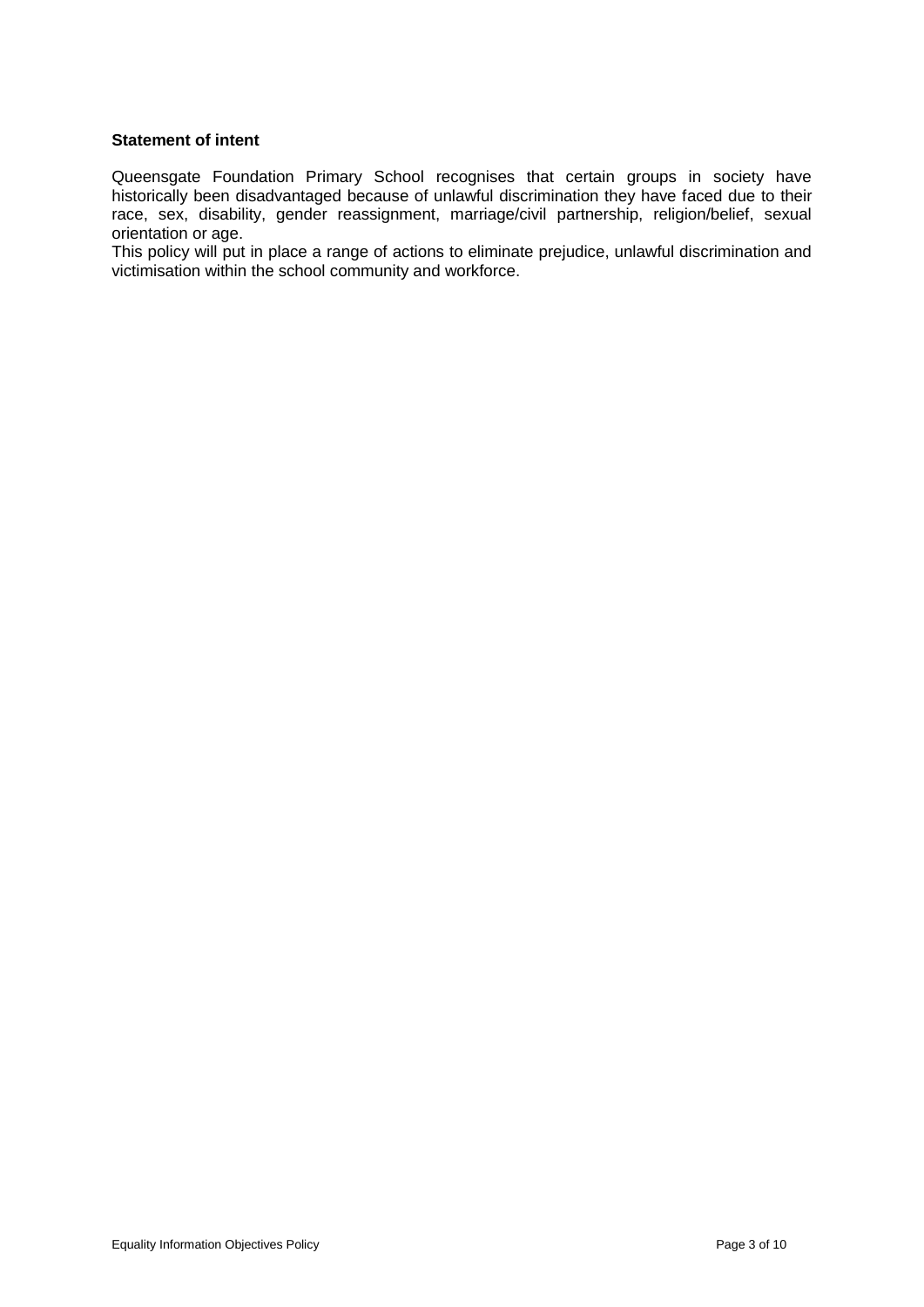## <span id="page-4-0"></span>1. **Legal framework**

- 1.1. This policy has due regard to all relevant legislation and statutory guidance including, but not limited to, the following:
	- Human Rights Act 1998
	- Special Educational Needs and Disability Regulations 2014
	- **Education and Inspections Act 2006**
	- **Equality Act 2010**
	- Equality Act 2010 (Specific Duties and Public Authorities) Regulations 2017
	- Public Sector Equality Duty (PSED)
	- General Data Protection Regulation (GDPR)
- 1.2. This policy also has due regard for non-statutory guidance, including the following:
	- DfE (2014) 'The Equality Act 2010 and schools'
- 1.3. This policy operates in conjunction with the following school policies:
	- Admissions Policy
	- Complaints Procedures Policy
- 1.4. The Equality Act 2010 provides a modern, single legal framework with three broad duties:
	- Eliminate discrimination
	- Advance equality of opportunity
	- Foster good relations
- 1.5. For the purpose of this policy, the Equality Act 2010 will be referred to as 'the Act'.
- 1.6. The school fully understands the principles of the Act and the work needed to ensure that those with protected characteristics are not discriminated against and are given equal opportunities.
- 1.7. Protected characteristics, under the Act, are as follows:
	- $\bullet$  Age
	- Disability
	- Race, colour, nationality or ethnicity
	- Sex
	- Gender reassignment
	- Maternity and pregnancy
	- Religion and belief
	- Sexual orientation
	- Marriage and civil partnership
- 1.8. The Act makes it unlawful for the responsible body of a school to discriminate against, harass or victimise a pupil or potential pupil:
	- In relation to admissions
	- In the way it provides education for pupils
	- In the way it provides pupils access to any benefit, facility or service
	- By excluding a pupil or subjecting them to any other detriment
	- 1.9. The responsible body for the school is the governing board or the LA
- 1.10. The school's liability not to discriminate, harass or victimise does not end when a pupil has left the school, but will apply to subsequent actions connected to the previous relationship between school and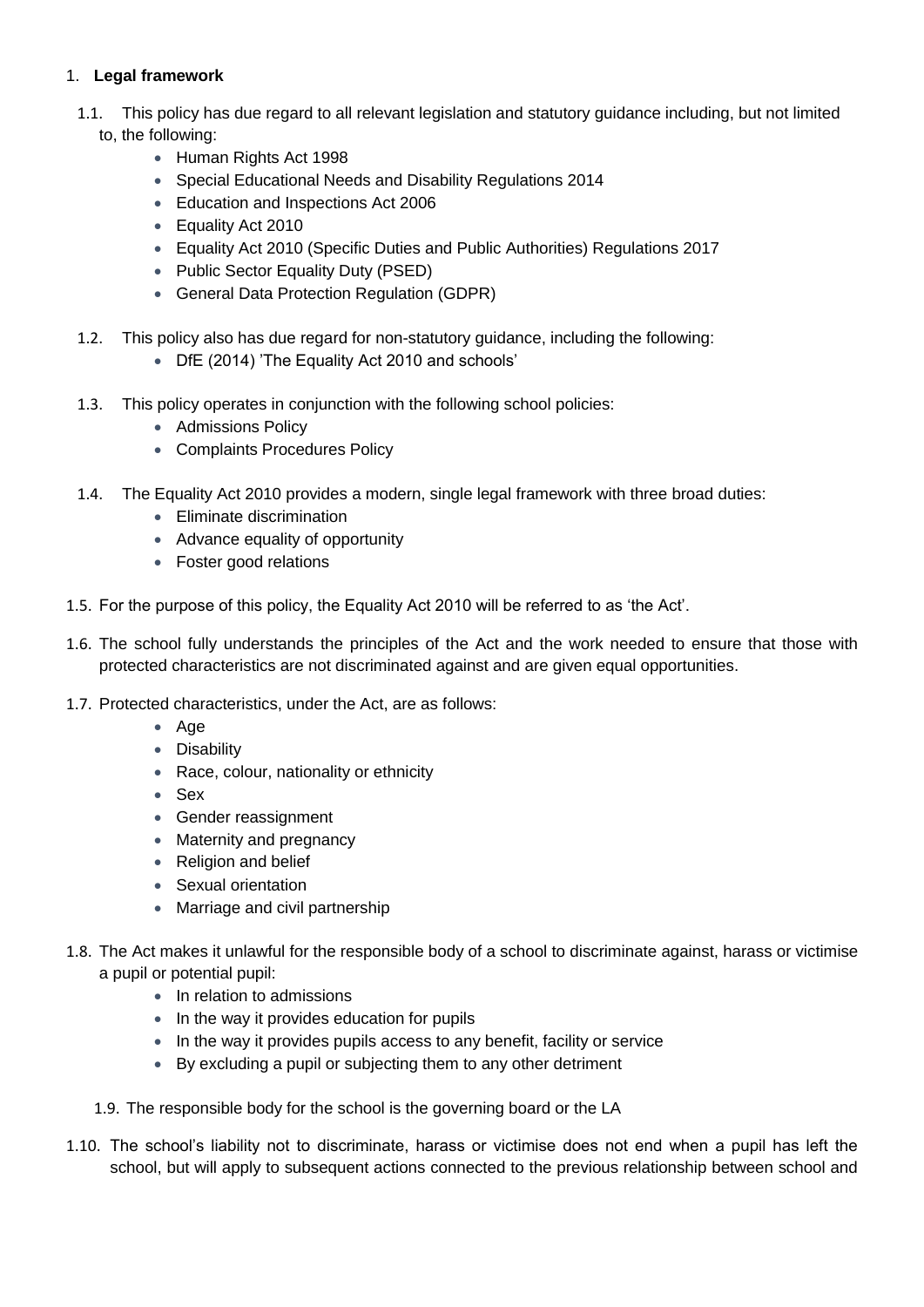pupil, such as the provision of references on former pupils or access to "old pupils" communications and activities

1.11. The school will promote equality of opportunity for all staff and job applicants and will work in line with the Equal Opportunities and Dignity at Work Policy.

#### <span id="page-5-0"></span>**2. Principles and aims**

- 1.12. We see all learners and potential learners, and their parents, as of equal value, regardless of any protected characteristic.
- 1.13. Our policies, procedures and activities will not discriminate but must, nevertheless take account of differences in life-experience, outlook and background, and in the kinds of barriers and disadvantages, which people may face in relation to any protected characteristic.
- 1.14. The school will promote race equality and have due regard to eliminating unlawful racial discrimination, promoting equality of opportunity and good relations between people of different racial groups.
- 1.15. The school will promote disability equality, ensuring equality of opportunity, eliminating unlawful discrimination and disability-related harassment and encouraging participation by disabled people in public life.
- 1.16. The school will promote gender equality by eliminating unlawful discrimination and harassment, and promote the equality of opportunity between men and women, girls and boys.
- 1.17. Transgender people are explicitly covered by the PSED. For the purposes of this policy, the term 'transgender' refers to an individual whose gender expression or identity is different from that traditionally associated with the sex they were assigned at birth.
- 1.18. The school will respect the confidentiality of those seeking gender reassignment and will provide a supportive environment within the community.
- 1.19. The school is opposed to all forms of prejudice and recognises that children and young people who experience any form of prejudice-related discrimination may fare less well in the education system.
- 1.20. The school will ensure that all staff comply with the appropriate equality legislation and regulations.
- 1.21. The school's Admission Policy will not discriminate against any protected characteristic in any way.
- 1.22. The school will:
	- Ensure staff are aware of their responsibilities, given necessary training and support, and report progress to the Governing Board
	- Ensure that the recording and reporting of equality and diversity is sufficiently scrutinised
	- Foster positive attitudes and relationships, a shared sense of cohesion and belonging, and ensure this is promoted in our policies, procedures and activities
	- Observe good equalities practice in staff recruitment, retention and development, and ensure that all policies and procedures benefit all employees and potential employees regardless of any protected characteristic, and with full respect for legal rights relating to pregnancy and maternity
	- Reduce and remove inequalities and barriers that already exist
	- Engage with a range of groups and individuals to ensure that those who are affected by a policy, procedure or activity are consulted and involved in the design of new policies, and in the review of existing ones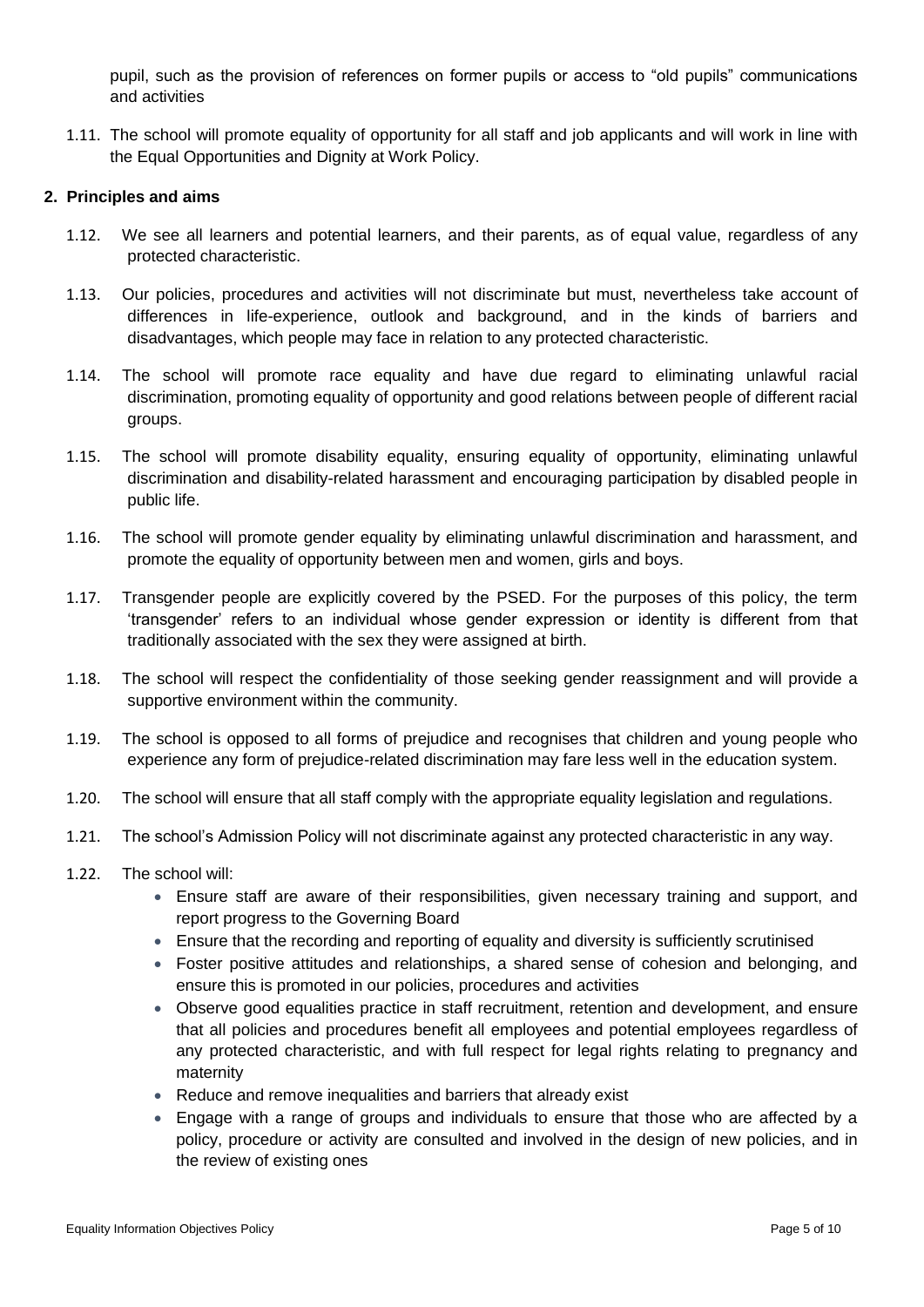- Ensure that policies, procedures and activities benefit society as a whole, both locally and nationally, by fostering greater social cohesion, and greater participation in the public life of everyone, regardless of any protected characteristic
- Ensure staff promote an inclusive and collaborative ethos in the school, challenging inappropriate language and behaviour, responding appropriately to incidents of discrimination and harassment, and showing appropriate support for pupils with additional needs, maintaining a good level of awareness of issues surrounding equality

## <span id="page-6-0"></span>**2. Roles and responsibilities**

2.1.The governing board will:

- Ensure that the school complies with the appropriate equality legislation and regulations
- Meet its obligations under the PSED to publish equality objectives at least every four years commencing on the date of the last publication
- Ensure that the school's policies and procedures are developed and implemented with appropriate equality impact assessments informing future plans
- Ensure that the school's Admissions Policy does not discriminate in any way
- Ensure equal opportunities in its staff recruitment and promotion practices, professional development programmes and in membership of the governing board
- Proactively recruit high-quality applicants from under-represented groups
- Provide information in appropriate and accessible formats
- Ensure that the necessary disciplinary measures are in place to enforce this policy
- 2.2.The headteacher will:
	- Implement this policy and its procedures
	- Ensure that all staff members receive the appropriate equality and diversity training as part of their induction and CPD
	- Ensure that all parents, visitors and contractors are aware of, and comply with, the provisions of this policy
	- Actively challenge and take appropriate action in any case of discriminatory practice
	- Address any reported incidents of harassment or bullying in line with DfE guidance
	- Produce an annual report on the progress of implementing the provisions of this policy and report it to the Governing Board

## 2.3.Employees will:

- Be mindful of any incidents of harassment or bullying in the school
- Address any minor issues of harassment or bullying and report any major breaches of the policy to the headteacher
- Identify and challenge bias and stereotyping within the curriculum and the school's culture
- Promote equality and good relations, and not harass or discriminate in any way
- Monitor pupils' progress and academic needs to ensure the appropriate support is in place
- Keep up-to-date with equality legislation and its application by attending the appropriate training

## 2.4.Pupils will:

- Not discriminate or harass any other pupil or staff member
- Actively encourage equality and diversity in the school by contributing their cultural experiences and values
- Report any incidences of bullying or harassment, whether to themselves or to others, to the class teacher or to another member of staff
- Abide by all the school's equality and diversity policies, procedures and codes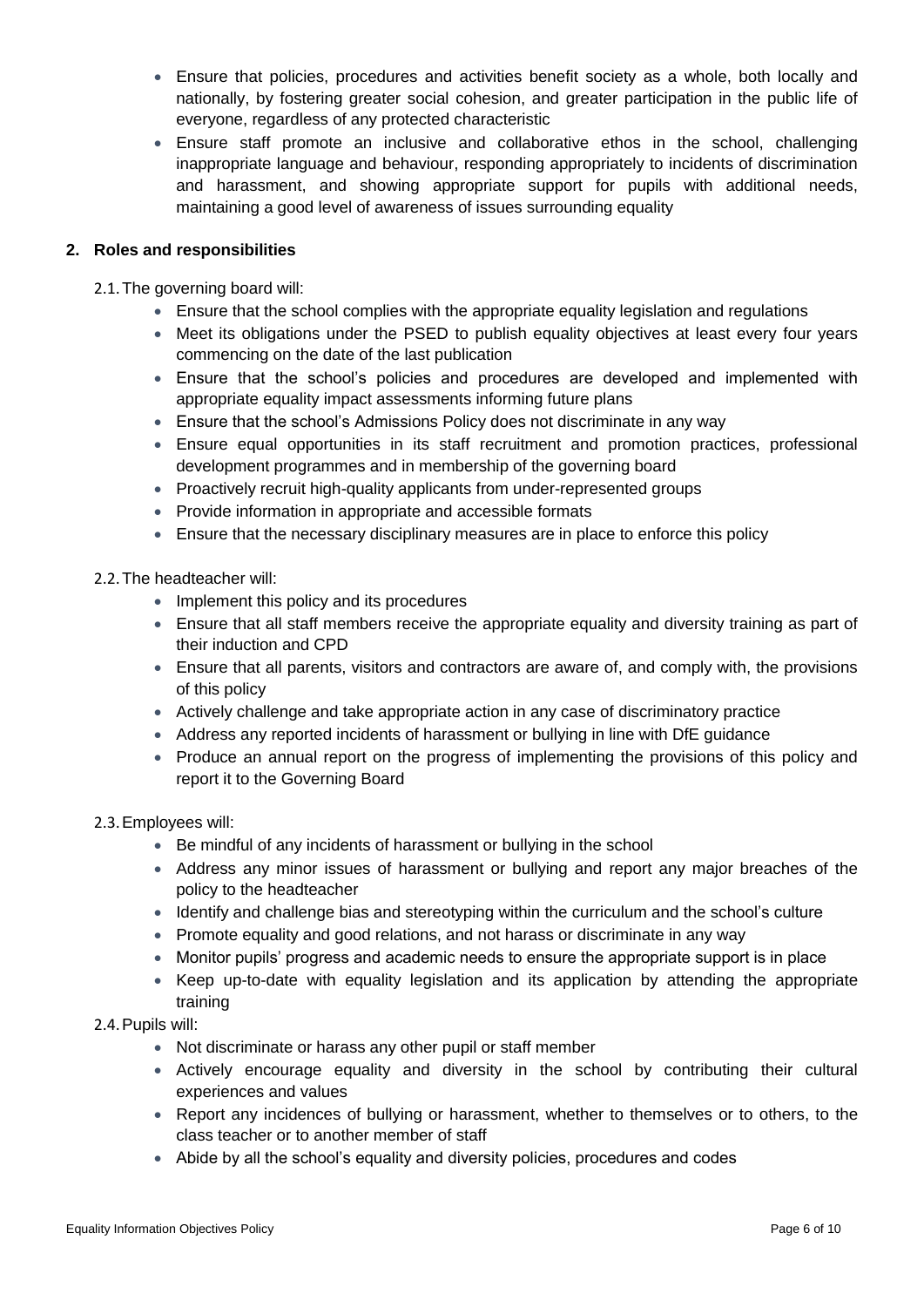## <span id="page-7-0"></span>**3. Equality objectives**

- 3.1.The school is committed to promoting the welfare and equality of all its staff, pupils and other members of the school community. To achieve this, the school has established the following objectives:
	- Monitor changes to the curriculum to ensure they result in good outcomes for pupils in all vulnerable groups, and to review the curriculum considering new performance measures
	- Offer appropriate qualifications in English for pupils in all vulnerable groups
	- Implement effective strategies to support pupils in all vulnerable groups following linear exam courses
	- Improve the quality of support for pupils in all vulnerable groups in the classroom
	- Continue to explore the use of new technologies to support pupils in all vulnerable groups in accessing their learning. With special investigation taking place regarding the use of technology in modern foreign languages, internal exams and group work
- 3.2.The school will update all published equality documentation annually and will publish its objectives at least every four years.

## <span id="page-7-1"></span>**4. Collecting and using information**

- 4.1.The school will collect equality information for the purpose of:
	- Identifying key issues, e.g. unlawful discrimination in teaching methods
	- Assessing performance, e.g. benchmarking against similar organisations locally or nationally
	- Taking action, e.g. adapting working practice to accommodate the needs of staff who share protected characteristics
- 4.2.The school will build an equality profile for staff to assist with identifying any issues within their recruitment regime. The school will obtain the following information from their staff:
	- Recruitment and promotion
	- Numbers of part-time and full-time staff
	- Pay and remuneration
	- Training
	- Return to work of women on maternity leave
	- Return to work of disabled employees following sick leave relating to their disabilities
	- Appraisals
	- Grievances (including about harassment)
	- Disciplinary action (including for harassment)
	- Dismissals and other reasons for leaving
- 4.3.The school will use the information they obtain to analyse any gaps present in their equality documentary, including the Single Equalities Policy

4.4.Any personal data the school collects will be processed in accordance with the Data Protection Policy

## <span id="page-7-2"></span>**5. Publishing information**

- 5.1.The school will publish information to demonstrate its compliance with the Act.
- 5.2.The school will publish information relating to persons within the school community who share relevant protected characteristics, these will include:
	- Other persons affected by the school's policies and procedures
- 5.3.The school will not provide this information if: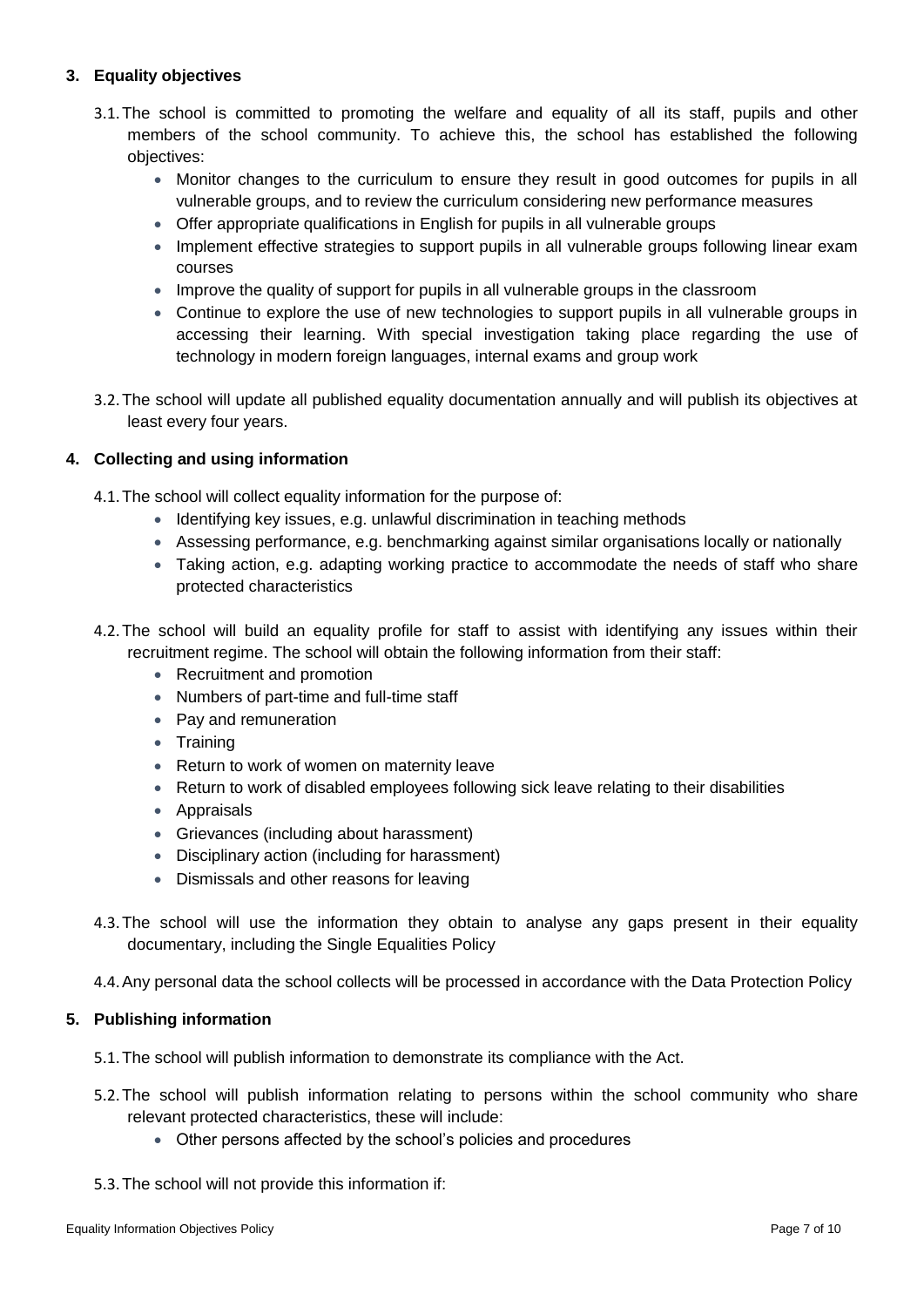- The employee is employed under contract personally to do work
- The employer does not have, and it is not reasonably practicable for the employer to obtain the data

## <span id="page-8-0"></span>**6. Promoting equality**

- 6.1. In order to meet our objectives, the school has identified the following priorities:
	- The school will provide auxiliary aids that are directly related to disabled pupil's educational needs as a reasonable adjustment, so they can integrate wholly in all parts of school life
	- Staff will ensure that all pupils are able to take part in extra-curricular activities and residential visits, and the school will monitor uptake of these visits to ensure no one is disadvantaged on the grounds of a protected characteristic
	- The school will ensure that all forms of prejudice-motivated bullying is taken seriously and dealt with equally and firmly
	- There will be differential schemes of work designed to meet the abilities and learning styles of all pupils
	- There will be a clearly defined disciplinary system stipulated in the Behavioural Policy, which will be consistently enforced
	- The school will increase access for disabled children and young people to the school curriculum and will take necessary steps to meet pupils' needs by using a variety of approaches and planning reasonable adjustments for disabled pupils, enabling them to take as full a part as possible in the activities of the school
	- The school will ensure there is adequate access to the physical environment of the school
	- The school will improve the delivery of written information to disabled children and young people
	- The school will seek the views of advisory staff, outside agencies and local schools
	- Throughout the year, the school will plan ongoing events to raise awareness of equality and diversity
- 6.2. The school will consult with stakeholders to establish equality objectives and draw up a plan based on information collected on protected groups and accessibility planning.
- 6.3. Equality objectives will be published at least every four years commencing on the date of the last publication.
- 6.4. Bullying and prejudice will be carefully monitored and dealt with accordingly.
- 6.5. Annual training will be given to both existing and new staff to ensure that they are aware of the process for reporting and following up incidents of prejudice-related bullying.

## <span id="page-8-1"></span>**7. Addressing prejudice-related incidents**

- 7.1.The school is opposed to all forms of prejudice and we recognise that pupils and staff who experience any form of prejudice-related discrimination may fare less well in the education system.
- 7.2.The school will ensure that pupils and staff are aware of the impact of prejudice in order to prevent any incidents from occurring.
- 7.3.If incidents continue to occur, the school will address them immediately and report them to the LA.